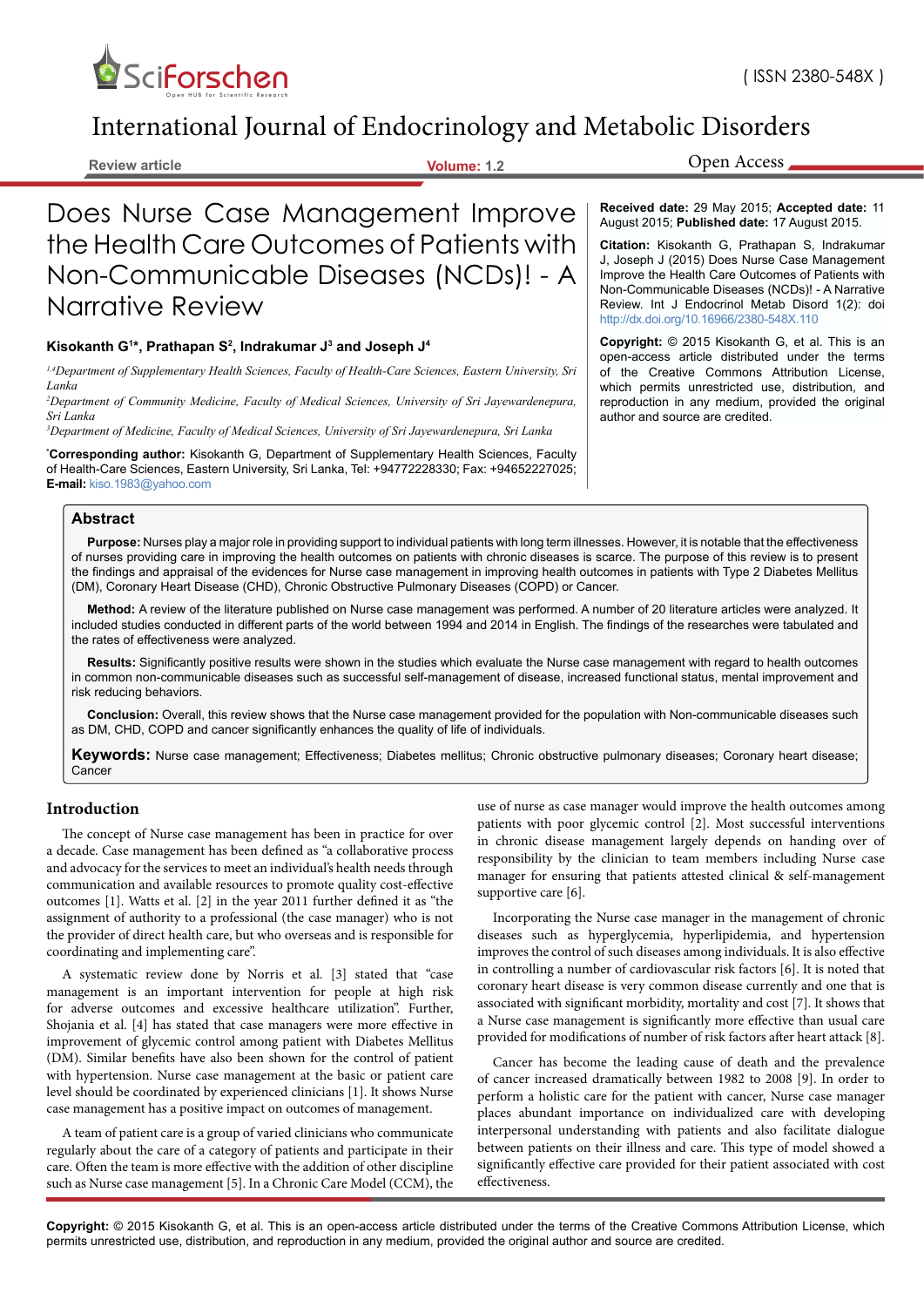

Therefore, the aim of this review is to assess the findings of the researchers done in Nurse case management in order to present the findings and appraisal of the evidences for Nurse case management in improving health outcomes in patients with Type 2 Diabetes Mellitus (DM), Coronary Heart Disease (CHD), Chronic Obstructive Pulmonary Diseases (COPD) or Cancer.

# **Methods**

### **Study design**

A review of the published literature on Nurse case management was performed.

## **Data sources**

This involved searching databases MEDLINE, CINHAL, Google scholar using the search terms Nurse case management, integrated care, disease management and coordination of care for non-communicable diseases such as of Diabetes Mellitus, Chronic Obstructive Pulmonary Disease, Coronary Heart Diseases and Cancer. Also the review was done based on the findings of the studies that evaluated Nurse case management with one or all of the four Non- communicable diseases. It included studies conducted in different parts of the world between 1994 and 2014 in English. A study was included if it was reported in a full-text, original article, and assess the effectiveness of Nurse case management in common non-communicable diseases.

# **Data collection**

A total number of 58 papers were initially reviewed and filtered. About 20 papers were finally included in the review based on the health outcomes evaluated in the studies. Only English language articles were included. An attempt was made to contact corresponding authors by emails for necessary clarification.

#### **Data analysis**

The findings of the researches were tabulated and the rates of effectiveness were analyzed by the principal investigator and the other three investigators separately. At least two authors carried out independent data analysis resolving disagreements by discussion and when necessary unresolved differences were referred to a third and fourth author and agreement was reached.

# **Ethical approval**

This study was approved by Ethic Review Committee, Faculty of Medical Sciences, University of Sri Jayewardenepura, Sri Lanka (ERC approval number: 627/12).

# **Results and Discussion**

Non-communicable diseases are increasingly prevalent diseases with significant morbidity and mortality associated with substantial health care expenditures and costs. The studies included in our review assessed the outcomes of Nurse case management with regards to the management of non- communicable disease. We identified significant improvements of Nurse case management on patient outcomes: there is solid evidence for higher patient satisfaction, better functional capacity as well as significant improvement of disease control and compliance with treatment in patients with DM, CHD, COPD and cancer.

# **Nurse case management for Diabetes Mellitus (DM)**

Nurse case management is effective in improvement of glycemic control in patients with DM. A significant association is shown between algorithm-directed nurse interventions and improved glycemic control. Further, improved glycemic control as well as a positive impact on health

and economic benefits is shown among patients with DM with the use of Nurse case management. Also the patients with Nurse case management had a mean decrease in  $HbA_{1C}$  and fasting glucose levels compared with usual care patients (p<0.050) [10].

In addition to Nurse case management alone, multidisciplinary team approaches with Nurse case management has also benefited patients with poorly control DM. It was found in a study where  $HbA_{1C}$  levels declined by 1.3% in the patients receiving outpatient multidisciplinary Nurse case management versus  $0.2\%$  in the usual care patients (p<0.001) [11]. Further, on the patients with DM, the involvement of Nurse case management is found to have significantly achieving target values for glycaemia control [6]. Moreover, combined nurse case manager and community health worker interventions improve glycemic control among patients with DM which was shown in a 2 years follow-up study [12]. The study shows that combined nurse case manager and community health worker interventions had a significant reduction in  $HbA_{1C}$  compared with usual care patients (p=0.013).

Self-reported health status was found to be enhanced in patients with DM with Nurse case management (p=0.020) [10]. Also, it was observed that hospital ( $p=0.040$ ) and out patients ( $p=0.010$ ) utilization were significantly lower in multidisciplinary Nurse case management [11]. Further, the glycaemia and lipid were controlled modestly with Nurse case management and the positive biggest difference was observed in blood pressure management [6]. It shows that patients working with nurse case managers were more likely to achieve individual goals for glycemia as well as lipids, and BP compared with the usual care patients.

In a primary care setting, the level of satisfaction is found to be higher in case managed group of patients with DM than with the group on usual care (p<0.040). It was also noted that a great majority of the people expressed that they would join a Nurse case management program again. Further, a significant mental improvement was found among patients with DM being case managed compared with a control group  $(p<0.023)$ . Also, the nurse case managed group stated reduced level of deterioration in pain and felt more comfortable [13].

In addition to quantitative study, qualitative descriptive studies also show positive outcome of self-management of DM in a nurse–led shared care setting. It was observed in a study done by Moser et al. [14] who explored that patients with DM use self-management processes such as daily self-management, off-course self-management and preventive selfmanagement which was achieved by the support from diabetes specialist nurses. There was little difference in clinical outcome or processes of care between patients treated at practices with diabetes resources nurses (DRN) and those treated at practices without such nurses [15] (Table 1).

# **Nurse case management for Coronary Heart Disease (CHD)**

Nurse case management as an essential part of intensive therapy has been recognized as an effective measure in reduction of smoking and cholesterol level in cases of myocardial infarction. A study carried out in San Francisco Bay area, among a number of men and women aged 70 years on coronary risk factor modification on the basis of a physiciandirected, nurse-managed, home-based case management system revealed that nurse case management influenced in reducing smoking cessation rate and plasma LDL cholesterol level compared with usual care patients. It shows that 70.0% success was achieved in smoking cessation among the nurse case managed patients with heart failure compared with 53.0% in usual care group (p<0.030). The proportion of the case managed group consuming healthy diet containing low cholesterol, low salt and low fat diets increased after 90 days interventions (p<0.001) [16].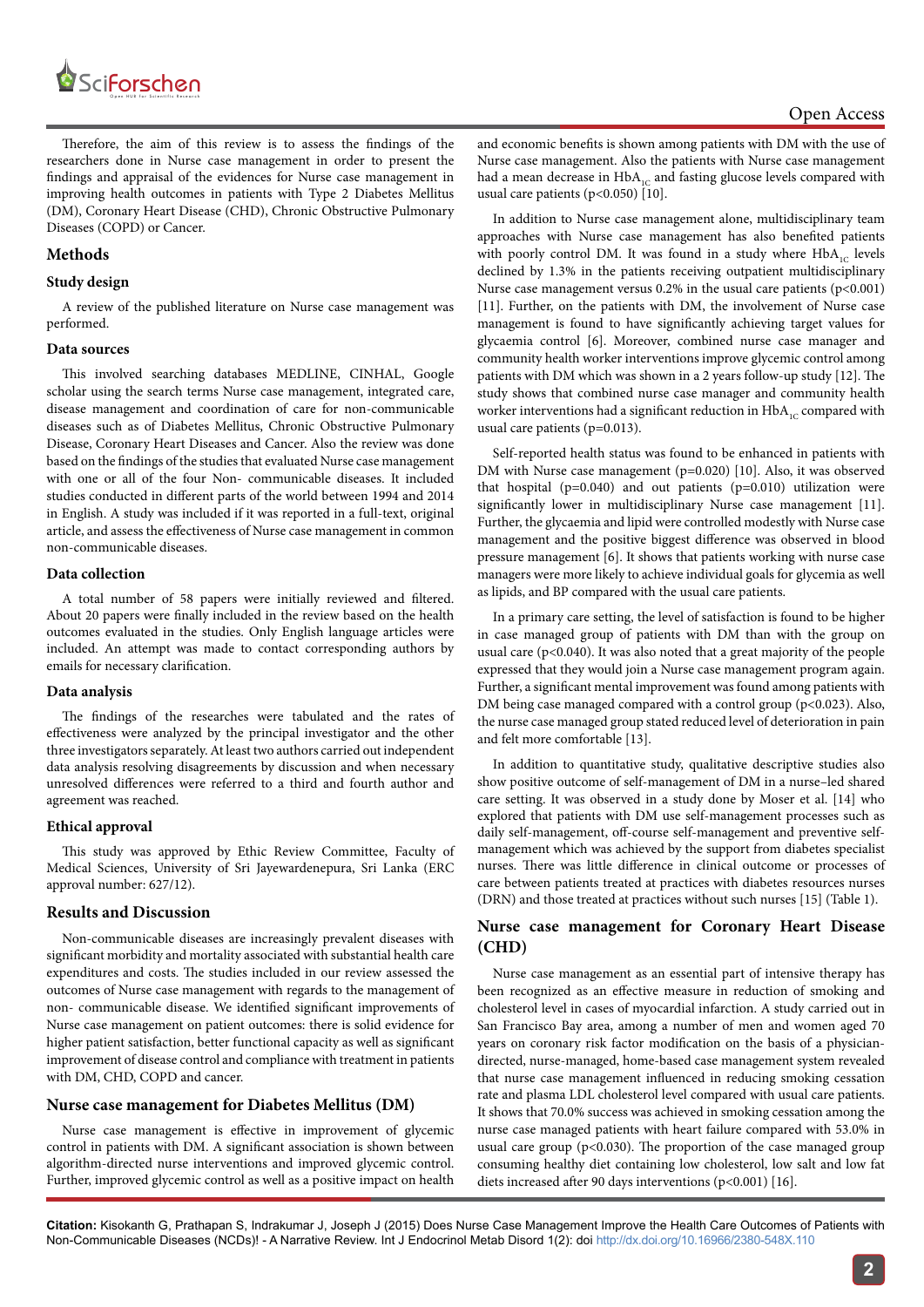# *SciForschen* Open HUB for Scientific Research

Open Access

| <b>Authors</b>                                                        | <b>Objectives</b>                                                                                                                                                                         | <b>Designs</b>                                       | <b>Outcome Measured</b>                                           | <b>Results</b>                                                                                                                                                                                                                                                                                                                             |
|-----------------------------------------------------------------------|-------------------------------------------------------------------------------------------------------------------------------------------------------------------------------------------|------------------------------------------------------|-------------------------------------------------------------------|--------------------------------------------------------------------------------------------------------------------------------------------------------------------------------------------------------------------------------------------------------------------------------------------------------------------------------------------|
| Ishani et al. [6]<br>Diabetic care 34:<br>1689-1694.                  | To determine the effectiveness<br>of nurse case management with<br>a therapeutic for the control of<br>hypertension, hyperglycemia, and<br>hyperlipidemia among patient with<br><b>DM</b> | Randomized<br>controlled trial                       | HbA1c, Blood<br>pressure, Low Density<br>Lipoprotein(LDL)         | About 22.0% of patients had better outcomes<br>in the care group compared with (10.0%) in the<br>usual care group [p<0.010]                                                                                                                                                                                                                |
| Aubert et al. [10]<br>Ann Intern Med<br>129(8): 605-612.              | To compare diabetes control in nurse<br>care management patients and usual<br>care patients.                                                                                              | Randomized<br>controlled trial                       | HbA1c, Fasting Blood<br>Sugar(FBS), Health<br><b>Status</b>       | Nurse case management group had more<br>mean decreases in HbA1c values and<br>fasting glucose levels than the usual care<br>group (p<0.010). Self-reported health status<br>improved in the nurse case management<br>group (p=0.020).                                                                                                      |
| Sadur et al. [11]<br>Diabetic care 22:<br>2011-2017.                  | To evaluate the effectiveness of a<br>cluster visit model led by a diabetes<br>nurse educator for patients with<br>poorly controlled diabetes.                                            | Randomized<br>controlled trial                       | HbA1c, self-care<br>practices, self-efficacy<br>and satisfaction. | A significant decline in HbA1c levels has been<br>found among intervention patients than control<br>(p<0.000). Several self-care practices and<br>measures of self-efficacy improved significantly<br>in the intervention group. Both hospital and<br>outpatient utilization were significantly lower<br>for intervention group (p<0.000). |
| Gary et al. [12]<br>Preventive<br>medicine $37(1)$ :<br>23-32.        | Assess the effects of nurse case<br>manager (NCM) and community<br>health worker (CHW) interventions<br>on risk factors for diabetes-related<br>complications.                            | Randomized<br>controlled trial                       | HbA1c, triglycerides,<br>diastolic blood<br>pressure              | The NCM group and the CHW group had<br>modest declines in HbA1c over 2 years (0.3%<br>and 0.3%, respectively), and the combined<br>NCM/CHW group had a greater decline in<br>HbA1c (p=0.137), triglycerides (p=0.041) and<br>diastolic blood pressure (p=0.042) compared<br>with usual care group.                                         |
| Krein et al. [13]<br>American journal<br>of medicine 116:<br>732-739. | To evaluate the effects of a<br>collaborative case management<br>intervention for patients with poorly<br>controlled type 2 DM                                                            | Randomized<br>controlled trial                       | HbA1c                                                             | There was little difference between groups<br>in mean exit HbA1c level (9.3% vs. 9.2%;<br>difference=0.1%; 95.0% confidence interval:<br>$-0.4\%$ to 0.7%; p=0.650). Intervention patients<br>expressed more satisfaction about their<br>diabetes care than the control group (p=0.040).                                                   |
| Moser et al. [14]<br><b>BMC Public Health</b><br>8.                   | To report an empirically grounded<br>conceptualization of self-<br>management in the context of<br>autonomy of people with type 2<br>diabetes.                                            | Qualitative<br>descriptive and<br>exploratory design | Perception of patients                                            | The ways for daily self-management are<br>adhering, adapting, and acting routinely. The<br>off-course self-management are done by<br>becoming aware, reasoning, deciding, acting,<br>and evaluating. The steps for preventive self-<br>management are experiencing, learning, being<br>cautious, and putting into practice.                |
| Herrin et al. [15]<br><b>Baylor UMC</b><br>proceeding 19: 95-<br>102. | To assess the advantages of using<br>a Diabetes Resource Nurse (DRN)<br>over physician feedback (claims) and<br>feedback on clinical measures from<br>medical records (MR)                | Cluster randomized<br>trail                          | HbA1c, Blood<br>pressure, Low Density<br>Lipoprotein (LDL)        | The number of patients with HbA1c <9.0%<br>increased by 4 (0.9%) in the Claims group; 9<br>(2.1%) in the Claims + MR group (comparison<br>with Claims: $P=0.970$ ; and 16 (3.8%) in<br>the DRN group (comparison with Claims:<br>$P=0.310$ ).                                                                                              |

**Table 1:** Summary of papers included in DM management

Allen et al. [17] found that the nurse case management improves the control of cholesterol in the blood among patients who have undergone cardiac vascular intervention. It shows significantly more patients in the Nurse case management group than usual group, attained target LDL cholesterol level (p=0.000). Further, patients with Nurse case management have shown significant improvement in cholesterol level through healthy lifestyle changes such as diet and exercise patterns ( $p<0.001$ ). At the same time, this result was supported by Barr-Taylor et al. [18] stated that mean reductions in total cholesterol and LDL cholesterol were significantly greater for Nurse case management group than usual care group.

Furthermore, telephone Nurse case management is also another approach that would promote the follow-up and decrease hospitalization rates in patients with heart failure. It was observed in a study done by Riegel et al. [8] found that hospitalization rates were lower among patient with heart failure in the standardized nurse case telephone intervention group compared with usual care group (P=0.010). Also hospital admission days ( $p=0.030$ ), multiple readmission ( $p=0.030$ ) and inpatient heart disease costs (p=0.040) were significantly reduced in intervention group. Meanwhile, the level of satisfaction with nurse managed care was verbalized higher in the intervention group.

In a pilot study conducted by Huggins & Phillips [19] among the congestive heart failure patients, found that Nurse case management intervention group has expressed much priority in control of risk factors, management of the diseases process as well as when and how to seek medications. In a another study, statistically significant results have been obtained in reducing rehospitalization rates, functional status and exercise capacity (p=0.010) among low-risk patients with heart failure over a 6-month period managed by a physician-supervised, nurse-mediated, home-based system conducted in a medical center [20].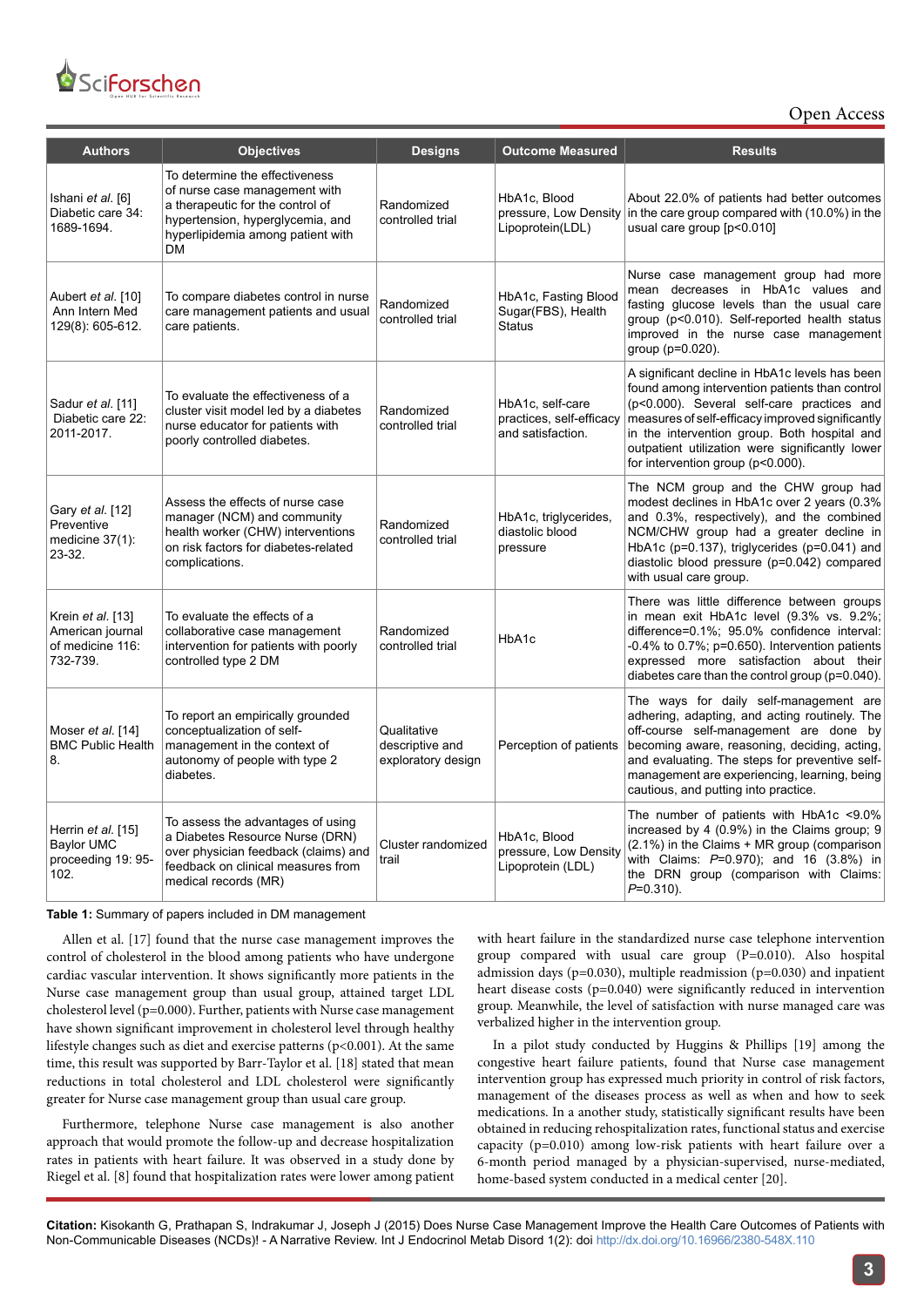

# Open Access

Whereas, a study done by Krein et al. [13] evidenced negatively that the Nurse case management intervention has no any improvements in LDL cholesterol level or control of blood pressure or greater strengthening in medication therapy. Also, it was found that Nurse case management did not statistically reduce rehospitalizations for heart failure or for any other cause [21] (Table 2).

# **Nurse case management for Chronic Obstructive Pulmonary Diseases (COPD)**

In order to improve the quality of life of patients with Chronic Obstructive Pulmonary Diseases (COPD), nurse case managers play a crucial role in planning, coordinating and meeting the demands of individual patient's needs and reducing of fragmentation of care delivery with the collaboration of other multiple healthcare providers, both patient and care givers [22]. The application of nurse case management on patients with COPD based on economic and patients outcomes was assessed in

few studies. A combined qualitative and quantitative, randomized control trial study done by Egan et al. [23] among patients with COPD stated that unplanned readmission, depression and wellbeing of patients were positively differ from nurse case managed group and usual care group. The results indicated that the Nurse case management enhanced access to resources and communication between health care team members which improved patient care. Furthermore, it was evidenced that days of hospital stay due to recurrent admission of patients with severe COPD was reduced while quality of life has been improved by the use of Nurse case management [24].

A study included General Physicians (GPs) as a "care coordinators" and nurse as "service coordinators" for the patients with chronic respiratory disease in a community. Positive results were revealed in reduction of mental aspects of quality of life, symptoms of pain and emotional aspects [25] (Table 3).

| <b>Authors</b>                                                  | <b>Objectives</b>                                                                                                                                            | <b>Designs</b>                                         | <b>Outcome Measured</b>                                                                                                                                                                                                   | <b>Results</b>                                                                                                                                                                                                                                                                                                                                                                                           |
|-----------------------------------------------------------------|--------------------------------------------------------------------------------------------------------------------------------------------------------------|--------------------------------------------------------|---------------------------------------------------------------------------------------------------------------------------------------------------------------------------------------------------------------------------|----------------------------------------------------------------------------------------------------------------------------------------------------------------------------------------------------------------------------------------------------------------------------------------------------------------------------------------------------------------------------------------------------------|
| DeBusk <i>et al.</i> [16]<br>Ann Intern Med<br>120:721-729.     | To evaluate the effectiveness<br>of a physician-directed, nurse<br>managed, home-based<br>case management system<br>for coronary risk factor<br>modification | Randomized<br>controlled trial                         | Smoking prevalence, LDL<br>cholesterol                                                                                                                                                                                    | Smoking cessation rates (p=0.030) and<br>plasma LDL cholesterol levels were reduced<br>significantly among intervention group than<br>usual care group (p<0.050)                                                                                                                                                                                                                                         |
| Allen et al. [17] Am<br>Heart J 144: 678 -686.                  | To assess the effectiveness<br>of a nurse case management<br>(NURS) programme to lower<br>blood lipids in patients with<br>coronary heart disease            | Randomized<br>controlled trial                         | LDL cholesterol level, Diet<br>and exercise patterns,                                                                                                                                                                     | Significantly more patients in the NURS group<br>achieved LDL cholesterol level <2.59 mmol/<br>dl (p=0.000). Favorable changes in lipids and<br>lipoproteins were significantly improved in<br>NURS group by dietary and exercise.                                                                                                                                                                       |
| Barr-Taylor et al. [18]<br>Diabetic care 26: 1058<br>$-1063.$   | To evaluate the efficacy of a<br>nurse-case management<br>system to improve outcomes                                                                         | Randomized<br><b>Controlled Trial</b>                  | Total cholesterol, LDL<br>cholesterol                                                                                                                                                                                     | Total cholesterol and LDL cholesterol were<br>significantly reduced in intervention group<br>compared with the usual group at 1 year.                                                                                                                                                                                                                                                                    |
| Riegel et al. [8]<br>Arch Inter Med 162:<br>705-712.            | To assess the effectiveness<br>of a standardized telephonic<br>case-management<br>intervention in the patients<br>with chronic heart failure                 | Randomized<br><b>Controlled Trial</b>                  | Hospitalization rates,<br>Readmission rates.<br>Hospital days, Days to<br>first readmission, Multiple<br>readmission, Emergency<br>Department visits, Inpatient<br>cost, Outpatient resource<br>use, Patient satisfaction | Hospitalization rate, hospital days, multiple<br>readmissions and inpatient heart failure costs<br>were significantly lower in intervention group<br>(p<0.050). were lower at 6 months. Patient<br>satisfaction with care was higher in the<br>intervention group.                                                                                                                                       |
| Huggins & Phillips<br>[19] Home health care<br>nurse 16: 14-20. | To assess the impact of nurse<br>case management among<br>CHF patients                                                                                       | Randomized<br><b>Controlled Trial</b><br>(Pilot study) | Functional status, Health<br>knowledge, Treatment and<br>demonstration of self-care<br>practice                                                                                                                           | Intervention group achieved higher scores in<br>control of risk factors, management of disease<br>process, knowledge of how and when to<br>seek medical attention, mobility and energy<br>conservation                                                                                                                                                                                                   |
| West et al. [20]<br>Am J Cardiol 79: 58-<br>63.                 | To evaluate the feasibility<br>and safety of a physician-<br>supervised, nurse-mediated,<br>home-based system for heart<br>failure management                | Randomized<br><b>Controlled Trial</b>                  | Pharmacological and<br>dietary adherence, Clinical<br>status                                                                                                                                                              | Significant association has been shown<br>among intervention group patients in relation<br>to reduction of daily dietary sodium intake<br>(p=0.000); increased average daily medication<br>doses (p=0.010), improved functional status<br>and exercise capacity (p=0.010). Emergency<br>room visits and hospitalization rates for heart<br>failure and for all causes also was declined<br>$(p<0.001)$ . |
| Krein et al. [13]<br>Am J Med 116: 732-<br>739.                 | To evaluate the effects of<br>a collaborative nurse case<br>management intervention for<br>intermediate cardiovascular<br>outcome                            | Randomized<br><b>Controlled Trial</b>                  | LDL cholesterol, BP                                                                                                                                                                                                       | There was no evidence that the intervention<br>resulted in improvements in LDL cholesterol<br>level and blood pressure control in case<br>managed patients.                                                                                                                                                                                                                                              |
| DeBusk et al. [21]<br>Ann Intern Med 141:<br>606-613            | To determine effect of<br>telephone -mediated nurse<br>care management programme<br>for heart failure patient                                                | Randomized<br><b>Controlled Trial</b>                  | Time to first<br>rehospitalization, Time<br>to a combined end point<br>of first rehospitalization,<br>Emergency department<br>visit, Death                                                                                | Half of the patients had been rehospitalized<br>at least once and 11.0% had died. The rate<br>of first rehospitalization for heart failure was<br>similar in both groups. The rate of all causes<br>rehospitalization was similar.                                                                                                                                                                       |

**Table 2:** Summary of papers included in CHD management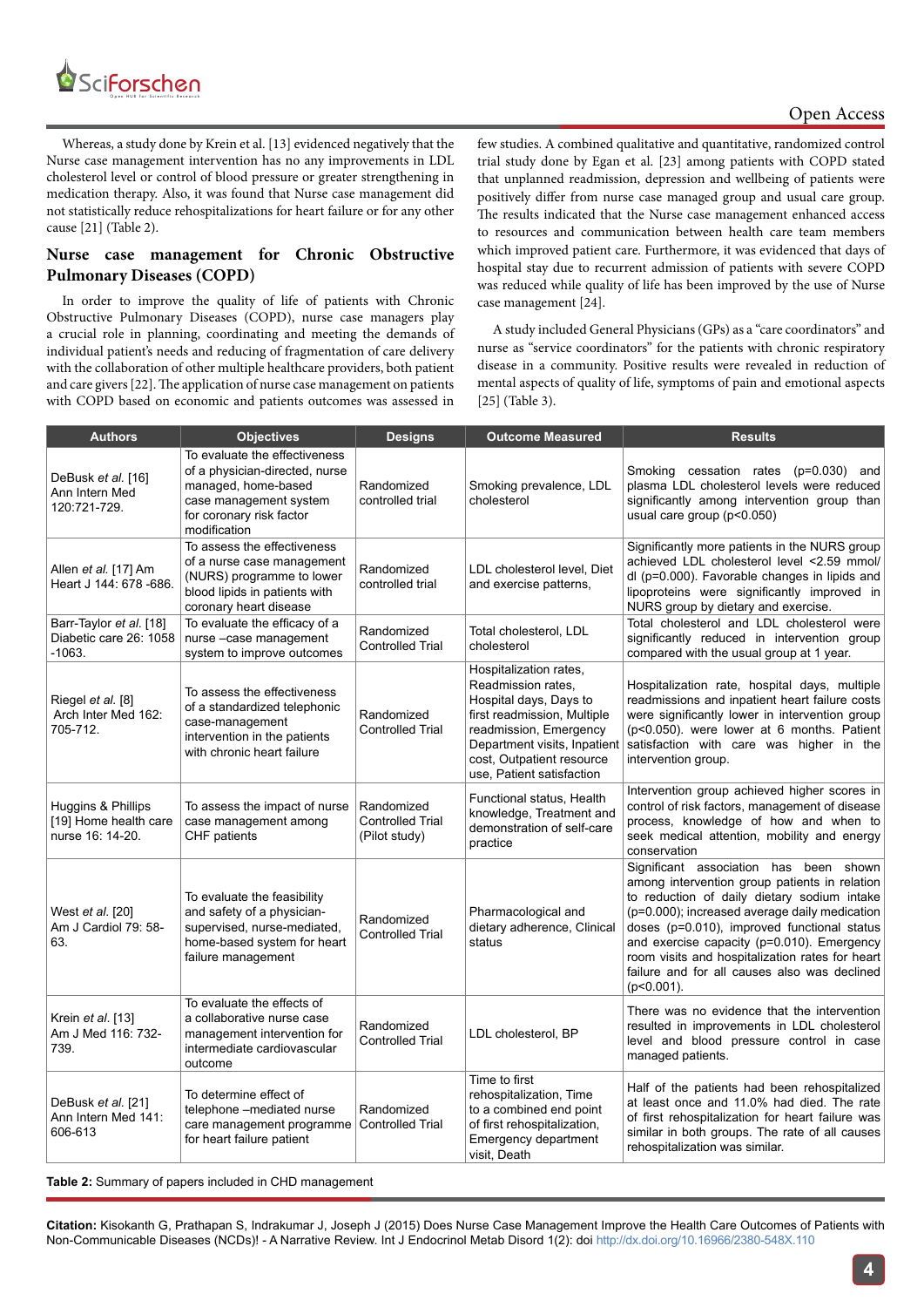

Open Access

| <b>Authors</b>                                                             | <b>Objectives</b>                                                                                                                                                          | <b>Designs</b>                                   | <b>Outcome Measured</b>                                                                                                    | <b>Results</b>                                                                                                                                                                                                                                                                                               |
|----------------------------------------------------------------------------|----------------------------------------------------------------------------------------------------------------------------------------------------------------------------|--------------------------------------------------|----------------------------------------------------------------------------------------------------------------------------|--------------------------------------------------------------------------------------------------------------------------------------------------------------------------------------------------------------------------------------------------------------------------------------------------------------|
| Egan <i>et al.</i> [23]<br>Lippincott's case<br>management 7: 170-<br>179. | To compare the effect<br>of a nursing based case<br>intervention with that of<br>normal care for the patients<br>hospitalized with COPD                                    | Randomized control<br>trail                      | Respiratory distress,<br>social support, anxiety,<br>depression, subjective<br>well - being.                               | Unplanned readmission was reduced in<br>intervention group compared with usual care<br>group. The case management facilitated<br>access to resources and equipment to the<br>patients. The staff- patient communication<br>and the implementation of planned care<br>were facilitated in intervention group. |
| Poole et al. [24]<br>Respirology 6: 37-42.                                 | To determine whether the case<br>management of patients with<br>recurrent hospital admissions<br>for COPD can reduce hospital<br>days without reducing quality<br>of life. | Randomized control<br>trail                      | FEV1, Admissions<br>and hospital bed days,<br>Quality of life                                                              | Reduction was noted in the length of<br>stay & hospital bed days and significant<br>improvement in their quality-of-life was<br>observed among nurse cased managed<br>group.                                                                                                                                 |
| Smith et al. [25]<br>Medical Journal of<br>Australia 177: 481-<br>485.     | To evaluate the effectiveness<br>of coordinated care for chronic<br>respiratory disease.                                                                                   | Community-based<br>geographical control<br>study | Hospital admissions<br>functionality (activities<br>of daily living) and<br>quality of life (SF-36 and<br>Dartmouth COOP). | The intervention group had higher rates of<br>hospitalization in the previous 12 months<br>(P<0.001) and had worse self-reported<br>quality of life (P<0.001). It was associated<br>with an improvement in mental component<br>of quality-of-life measures.                                                  |

| Table 3: Summary of papers included in COPD management |  |  |  |
|--------------------------------------------------------|--|--|--|
|--------------------------------------------------------|--|--|--|

#### **Nurse case management for cancer**

The importance of Nurse case manager's role was demonstrated in a group of patients with cancer in two aspects. Timely treatment was promoted in a reliable medical institute and assisted in completion of treatment as well as follow-up as one of the aspect. At the same time, readmissions due to infection were reduced among vulnerable cancer patients as a result of Nurse case management [9].

The positive outcomes of Nurse case management have been shown in a quasi- experimental study in Taiwan among patients with cancer. It shows that Nurse case management would enhance the effectiveness of cancer care and concretely illustrates a complete model for patients with cancer [9]. The study by Goodwin et al. [26] adds to the proof of the effectiveness of Nurse case managements in improvement of medical care received by patient with breast cancer. It shows that women with breast cancer who were provided with Nurse case management care were significantly more likely to accept breast-conserving surgery, adjuvant radiation therapy and chemotherapy.

Further, Nurse case management would benefits more for poor social support women with cancer [26]. In another study among patients with breast cancer found that positive health outcomes such as acceptance of treatment regimen, reduction of infection and reduced admission rates were achieved by a role played with Nurse case managers [27].

The results of these studies supported positive effects of nurse case management in timeliness and frequency of treatment regimen. It reduced unplanned readmission due to complications, improved patients' reliance on the hospital, and further enhanced treatment continuity of cancer patients (Table 4).

#### **Conclusion**

Nurse case management is widely practiced, in providing good quality care for the patients with non-communicable diseases. The review shows that the patients with Non-communicable diseases such as DM, Coronary heart disease, COPD and cancer receive a better form of care by applying this nurse case management model with the available resources for the patient care. There is a significant reduction in morbidity and mortality associated with the NCDs. Patients' satisfaction has significantly improved and also become cost effective. Further, this model paves way for integration of different level of health services that results in increasing competency of nurses involving in case management.

This review also emphasizes the need for further research on its effectiveness application in our nursing care settings for improved patient care.

This research has reviewed promising directions and research needs in the field of Nurse case management in the community. The promising directions that have been discussed highlight new research and thinking that holds great potential for furthering our understanding of effective management and the positive outcomes they can produce. The research needs highlight areas in which research to date has been inconclusive or contradictory, or areas in which there are gaps in the current literature. By highlighting both these promising directions and research needs, we hope to continue moving the field forward to build conclusive evidence about effective connections that produce positive outcomes.

Reform in the U.S educational system is both lively and messy but, as educators grapple with emerging demands, we found that leadership matters at all levels. Leaders in education provide direction for, and exercise influence over, policy and practice. Their contributions are crucial, our evidence shows, to initiatives aimed at improving student learning, and of course ultimately to the future in which we all share.

### **Acknowledgement**

We wish to thank all authors for their articles which were reviewed in this study. Also authors would like to thank Dr. K E Karunakaran, Senior lecturer, Dept. of Clinical Sciences, Faculty of Health- Care Sciences, Eastern University, Sri Lanka for his invaluable help given during this review.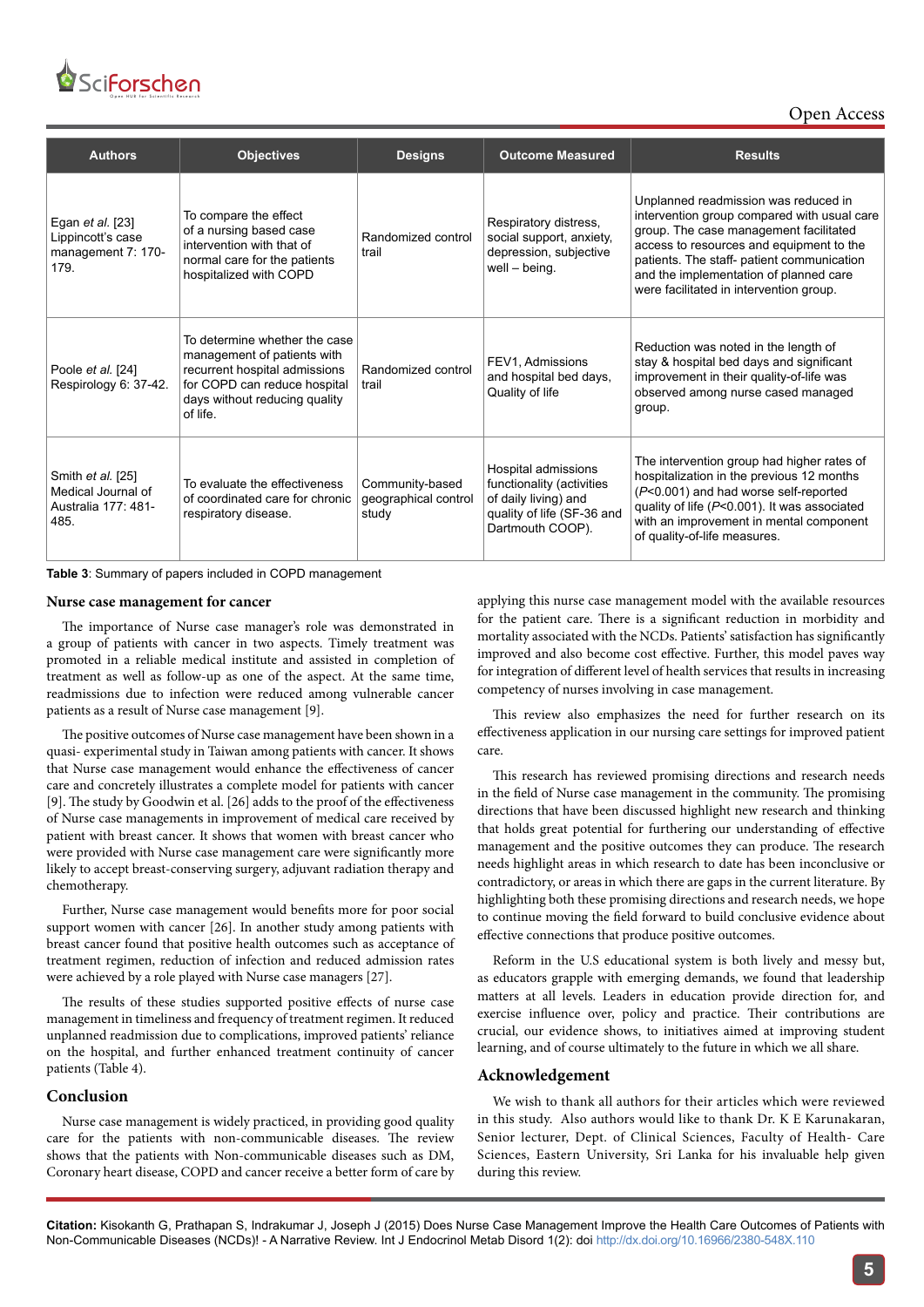

Open Access

| <b>Authors</b>                                                           | <b>Objectives</b>                                                                                            | <b>Designs</b>                     | <b>Outcome Measured</b>                                                                                                                               | <b>Results</b>                                                                                                                                                                                                                                                                                                                                                                |
|--------------------------------------------------------------------------|--------------------------------------------------------------------------------------------------------------|------------------------------------|-------------------------------------------------------------------------------------------------------------------------------------------------------|-------------------------------------------------------------------------------------------------------------------------------------------------------------------------------------------------------------------------------------------------------------------------------------------------------------------------------------------------------------------------------|
| Chen $et$ al. [9]<br><b>BMC Health Services</b><br>Research 13: 202-208. | To evaluate the effectiveness<br>of care quality in cancer<br>patients with nurse case<br>management         | Quasi-experimental<br>design       | Rates of patients continuing<br>treatment, non-adherence<br>to treatment, prolonged<br>hospitalization, unplanned<br>readmission, planed<br>admission | A decreased the unplanned<br>readmission rate caused by infection<br>(p=0.002), the rate of patient continue<br>treatment in the institution $(p<0.001)$<br>and planed admission rate (p<0.001)<br>also were significantly improved in<br>nurse case managed cancer patients.<br>The nurse case management provided<br>better control and continuity of patient<br>treatment. |
| Goodwin et al. [26]<br>J Am Geriatr Soc 51:<br>1252-1259.                | To evaluate the effect of nurse<br>case management on the<br>treatment of older women with<br>breast cancer. | Randomized<br>prospective trial    | Type and use of cancer-<br>specific therapies received<br>in the first 6 months after<br>diagnosis, Patient<br>satisfaction, arm function             | Significantly more women in the<br>intervention group received breast-<br>conserving surgery (p=0.031), radiation<br>therapy ( $p=0.003$ ) and chemotherapy<br>$(p=0.050)$ as the treatment choice<br>for cancer management. Higher<br>percentages of women in the case<br>manager group had normal arm<br>function ( $p=0.037$ )                                             |
| Jennings-Sanders et al.<br>$[27]$<br>Oncol Nurs Forum 32:<br>625-632.    | To describe how nurse case<br>managers care for older<br>women with breast cancer                            | A randomized,<br>prospective trial | Nurse case management<br>contact                                                                                                                      | A greater number of nurse case<br>management contacts were made in<br>the first quarter. Multivariate analysis<br>revealed that age, income, living alone,<br>and stage of cancer predicted more<br>nurse case management contact.                                                                                                                                            |

**Table 4**: Summary of papers included in cancer management

## **Conflict of Interest Statement**

No conflict of interest has been declared by the authors.

#### **References**

- 1. [Stanton M, Packa D \(2010\) Outcomes analysis –the role of case](http://www.dovepress.com/outcomes-analysis-the-role-of-case-management-peer-reviewed-article-JHL)  [management. J Healthc Leadersh 2: 25-30.](http://www.dovepress.com/outcomes-analysis-the-role-of-case-management-peer-reviewed-article-JHL)
- 2. [Watts SA, Lawrence RH, Kern E \(2011\) Diabetes nurse case](http://clinical.diabetesjournals.org/content/29/1/25.short)  [management training program: Enhancing care consistent with the](http://clinical.diabetesjournals.org/content/29/1/25.short)  [chronic care and patient –centered medical home models. Clinical](http://clinical.diabetesjournals.org/content/29/1/25.short)  [Diabetes 29: 25-32.](http://clinical.diabetesjournals.org/content/29/1/25.short)
- 3. [Norris SL, Engelgau MM, Narayan KM \(2001\) Effectiveness of Self-](http://www.ncbi.nlm.nih.gov/pubmed/11289485)[Management Training in Type 2 Diabetes: A systematic review of](http://www.ncbi.nlm.nih.gov/pubmed/11289485)  [randomized controlled trials. Diabetes Care 24: 561-587.](http://www.ncbi.nlm.nih.gov/pubmed/11289485)
- 4. Shojania KG, Ranji SR, McDonald KM, Grimshaw JM, Sundaram V, et al. (2006) Effects of quality improvement strategies for type 2 diabetes on glycemic control: a meta-regression analysis. JAMA 296: 427-440.
- 5. [California Medi-Cal Type 2 Diabetes Study Group \(2004\) Closing the](http://www.ncbi.nlm.nih.gov/pubmed/14693973)  [gap: Effects of diabetes case management on glycemic control among](http://www.ncbi.nlm.nih.gov/pubmed/14693973)  [low-income ethnic minority populations: the California Medi-Cal type 2](http://www.ncbi.nlm.nih.gov/pubmed/14693973)  [diabetes study. Diabetes Care 27: 95-103.](http://www.ncbi.nlm.nih.gov/pubmed/14693973)
- 6. [Ishani A, Greer N, Taylor BC, Kubes L, Cole P, et al. \(2011\) Effect of](http://www.ncbi.nlm.nih.gov/pubmed/21636796)  [nurse case management compared with usual care on controlling](http://www.ncbi.nlm.nih.gov/pubmed/21636796)  [cardiovascular risk factors in patients with diabetes. Diabetes Care 34:](http://www.ncbi.nlm.nih.gov/pubmed/21636796)  [1689-1694.](http://www.ncbi.nlm.nih.gov/pubmed/21636796)
- 7. [Krumholz HM, Parent EM, Tu N, Vaccarino V,](http://www.ncbi.nlm.nih.gov/pubmed/8996046) Wang Y, et al. [\(1997\) Readmission after hospitalization for CHF among Medicare](http://www.ncbi.nlm.nih.gov/pubmed/8996046)  [beneficiaries. Arch Intern Med 157: 99-104.](http://www.ncbi.nlm.nih.gov/pubmed/8996046)
- 8. [Riegel B, Carlson B, Kopp Z, LePetri B, Glaser D, et al. \(2002\) Effect](http://www.ncbi.nlm.nih.gov/pubmed/11911726)  [of a standardized nurse case management telephone intervention on](http://www.ncbi.nlm.nih.gov/pubmed/11911726)  [resource use in patients with chronic heart failure. Arch Intern Med](http://www.ncbi.nlm.nih.gov/pubmed/11911726)  [162: 705-712.](http://www.ncbi.nlm.nih.gov/pubmed/11911726)
- 9. [Chen YC, Chang YJ, Tsou YC, Chen MC, Pai YC \(2013\) Effectiveness](http://www.ncbi.nlm.nih.gov/pubmed/23725552)  [of nurse case management compared with usual care in cancer patient](http://www.ncbi.nlm.nih.gov/pubmed/23725552)  [at a single center in Taiwan: a Quasi-experimental study. BMC Health](http://www.ncbi.nlm.nih.gov/pubmed/23725552)  [Serv Res 13: 202-208.](http://www.ncbi.nlm.nih.gov/pubmed/23725552)
- 10. [Aubert RE, Herman WH, Waters J, Moore W, Sutton D, et al. \(1998\)](http://www.ncbi.nlm.nih.gov/pubmed/9786807) [Nurse Case Management To Improve Glycemic Control in Diabetic](http://www.ncbi.nlm.nih.gov/pubmed/9786807) [Patients in a Health Maintenance Organization. Ann Intern Med 129:](http://www.ncbi.nlm.nih.gov/pubmed/9786807) [605-612.](http://www.ncbi.nlm.nih.gov/pubmed/9786807)
- 11. [Sadur CN, Moline N, Costa M, Michalik D, Mendlowitz D, et al. \(1999\)](http://www.ncbi.nlm.nih.gov/pubmed/10587835) [Diabetes Management in a Health Maintenance Organization. Efficacy](http://www.ncbi.nlm.nih.gov/pubmed/10587835) [of care management using cluster visits. Diabetes Care 22: 2011-2017.](http://www.ncbi.nlm.nih.gov/pubmed/10587835)
- 12. [Gary TL, Bone LR, Hill MN, Levine DM, McGuire M, et al. \(2003\) A](http://www.ncbi.nlm.nih.gov/pubmed/12799126) [randomized controlled trail of the effects of nurse case manager and](http://www.ncbi.nlm.nih.gov/pubmed/12799126) [community health care worker interventions on risk factors for diabetes](http://www.ncbi.nlm.nih.gov/pubmed/12799126)[related complications in urban African Americans. Prev Med 37: 23-32.](http://www.ncbi.nlm.nih.gov/pubmed/12799126)
- 13. [Krein SL, Klamerus ML, Vijan S, Lee JL, Fitzgerald JT, et al. \(2004\)](http://www.ncbi.nlm.nih.gov/pubmed/15144909) [Case management for patients with poorly controlled diabetes: a](http://www.ncbi.nlm.nih.gov/pubmed/15144909) [randomized trial. Am J Med 116: 732-739.](http://www.ncbi.nlm.nih.gov/pubmed/15144909)
- 14. [Moser A, van der Bruggen H, Widdershoven G, Spreeuwenberg C](http://www.ncbi.nlm.nih.gov/pubmed/18366665) [\(2008\) Self-management of type 2 diabetes mellitus: a qualitative](http://www.ncbi.nlm.nih.gov/pubmed/18366665) [investigation from the perspective of participants in a nurse-led, shared](http://www.ncbi.nlm.nih.gov/pubmed/18366665)[care programme in the Netherlands. BMC Public Health 8: 91-99.](http://www.ncbi.nlm.nih.gov/pubmed/18366665)
- 15. [Herrin J, Nicewander DA, Hollander PA, Couch CE, Winter FD, et al.](http://www.ncbi.nlm.nih.gov/pubmed/16609732) [\(2006\) Effectiveness of diabetes resource nurse case management](http://www.ncbi.nlm.nih.gov/pubmed/16609732) [and physician profiling in a fee-for-service setting: A cluster randomized](http://www.ncbi.nlm.nih.gov/pubmed/16609732) [trial. Proc \(Bayl Univ Med Cent\) 19: 95-102.](http://www.ncbi.nlm.nih.gov/pubmed/16609732)
- 16. [DeBusk RF, Miller NH, Superko HR, Dennis CA, Thomas RJ, et](http://www.ncbi.nlm.nih.gov/pubmed/8147544) [al. \(1994\) A case- management system for coronary risk factors](http://www.ncbi.nlm.nih.gov/pubmed/8147544) [modification after acute myocardial infarction. Ann Intern Med 120:](http://www.ncbi.nlm.nih.gov/pubmed/8147544) [712-729.](http://www.ncbi.nlm.nih.gov/pubmed/8147544)
- 17. [Allen JK, Blumenthal RS, Margolis S, Young DR, Miller ER 3rd, et al.](http://www.ncbi.nlm.nih.gov/pubmed/12360165) [\(2002\) Nurse case management of hypercholesterolemia in patients](http://www.ncbi.nlm.nih.gov/pubmed/12360165) [with coronary heart disease: results of a randomized clinical trial. Am](http://www.ncbi.nlm.nih.gov/pubmed/12360165) [Heart J 144: 678-686.](http://www.ncbi.nlm.nih.gov/pubmed/12360165)
- 18. [Barr-Taylor CB, Miller NH, Reilly G, Greenwald G, Cunning D, et al.](http://www.ncbi.nlm.nih.gov/pubmed/12663573) [\(2003\) Evaluation of a nurse care management system to improve](http://www.ncbi.nlm.nih.gov/pubmed/12663573) [outcomes in patients with complicated diabetes. Diabetes Care 26:](http://www.ncbi.nlm.nih.gov/pubmed/12663573) [1058-1063.](http://www.ncbi.nlm.nih.gov/pubmed/12663573)
- 19. [Huggins CM, Phillips CY \(1998\) Using case management with clinical](http://www.ncbi.nlm.nih.gov/pubmed/9469068) [plans to improve patients outcomes. Home Healthc Nurse 16: 15-20.](http://www.ncbi.nlm.nih.gov/pubmed/9469068)